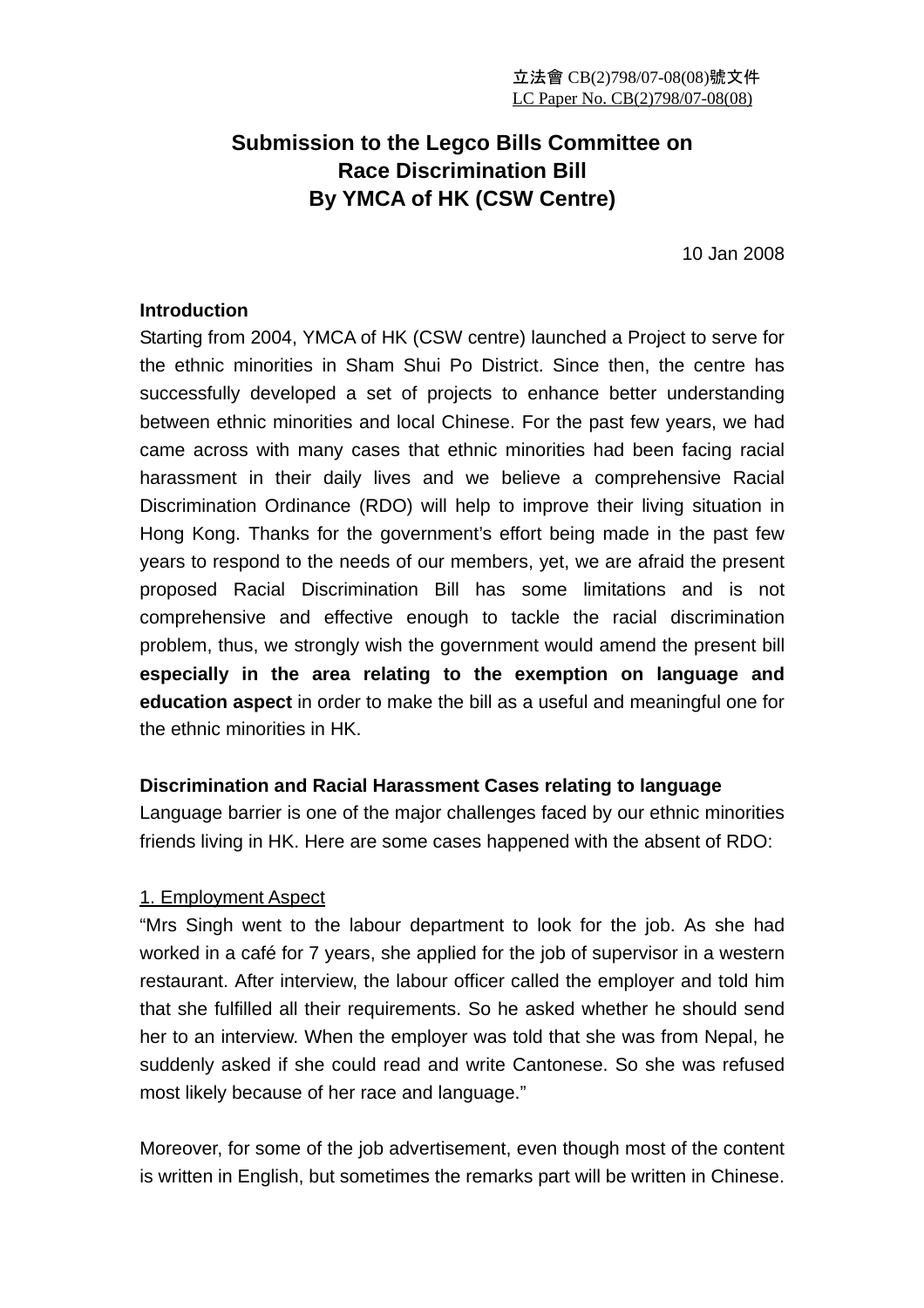However, it is not a must for every ethnic minority to understand Chinese, with the practice of Chinese appeared in English advertisement, will again hinder ethnic minorities to find a job. In such case, it is understandable that special arrangement, i.e. job advertisements be written in both English and Chinese should be made in order to give the ethnic minorities a fair environment for their job application process.

## 2. Education Aspect

Every child of school age, regardless of ethnicity, is able to attend a government school (from Primary 1 to Form 3) and the NCS students can actually choose from the ten primary schools and five secondary schools which are appointed as 'designated schools' by the Education Bureau, to provide 'intensive on-site support service'. But it turns out to be a segregation policy of education in the eyes of many local parents and teachers that generate labeling effect. Moreover, the Chinese language skills being taught in such schools are generally not in the standard that can equip the children to proceed into higher education level.

But when talking about integration for the NCS students into mainstream school, most of the schools are not equipped with enough support for the children and parents, in terms of teaching medium and communication channel with the parents. We had came across with few cases that the parents is unable to understand their children's notice to parents due to their insufficiency in Chinese as nearly all the notice are written in Chinese. It is not difficult to imagine schools' lack of relevant experience and resources to help the ethnic minorities will lead to their lose of motivation to go to school. Again, it is understandable the educational establishments should have make special arrangements to the ethnic minorities but not to exempt it in order to provide a fair environment for the EM children.

#### 3. Medical Aspect

Health is very important as everyone knows and a minor mistake can mislead the whole human body. We had came across with case like that: One of our Pregnant Pakistani women went for body check up while she tried to spoke with the nurse; Nurse turned her face and did not response her properly so immediately she rang our Nepalese staff and ask for help to interpret her. Our staff have told her "could you pass to the Nurse?" while the time Pakistani women were requesting Nurse to speak with she did not; besides she was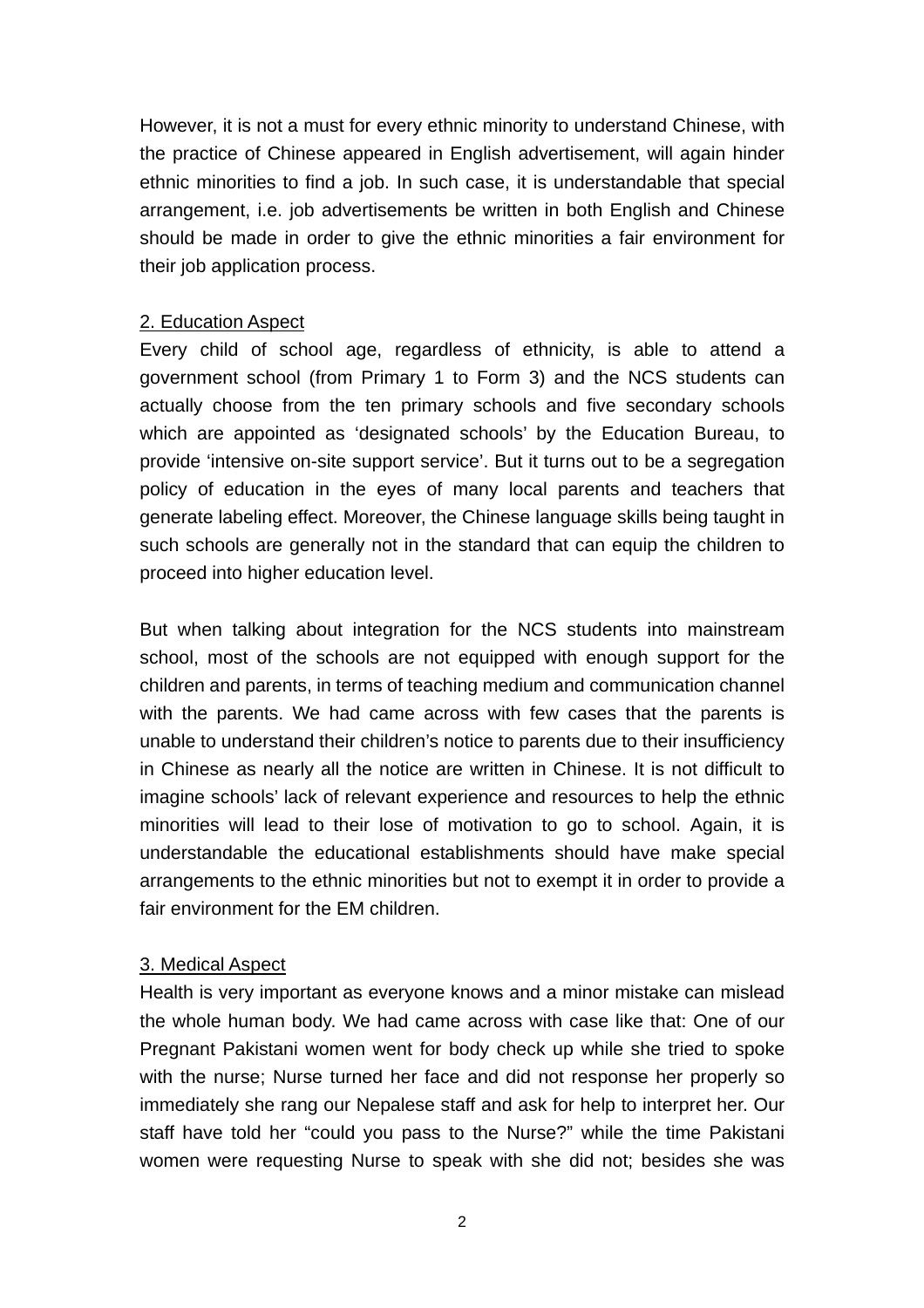speaking in foul language which our staff can hear clearly. In this case, Due to the Pakistani women's inability to understand Cantonese, Such kind of racial harassment could actually be avoided if interpreter is provided from the hospital.

One more case is about wrong medication prescription due to language barrier. "Mr. Pervez has been in Hong Kong for last 15 years. He considers himself as a Hong Kong person. He has two sons age 2 and 4. Work as a driver, he has been living very peacefully till the time his son got the sickness of convulsion. The doctors tried to explain him the details of the sickness but he was unable to understand English in medical sense, he asked for the interpreter but the doctors and nurses keep on persuading him that he can understand. When his wife went to take the son from the hospital and took the medicine, *she did not understand completely the prescription of the medication and the counter staff even didn't bother to tell her in details.* So the medication was given wrongly and the boy got more serious, then they got help from a friend who accompanied the family to the hospital where he ask the doctors details of the sickness and explain to the family. The father thinks that only because of the lacking of appropriate support for the ethnic minorities in hospital that his son was in the conditions of life and death.

If hospital could provide interpreters for most of the major languages, EM who could not communicate in Chinese could receive a better medication instead of receiving panadols only like what most of the EM is now facing. And actually special arrangement for EM in terms of language should be made but not to uphold under the RDO for EM who has fewer resources and in disadvantage situation.

Sadly to say, after the implementation of present RDO, we can foresee the cases mentioned before will still occur because **the bill does not impose a mandatory obligation for special arrangement to be made in favor of any particular racial group and gives a clear message that no special arrangements regarding medium of instruction is required** especially in education aspect.

#### **Conclusion**

As the main purpose of the legislation for the ethnic minorities is to ensure those vulnerable people could be protected against racial discrimination and